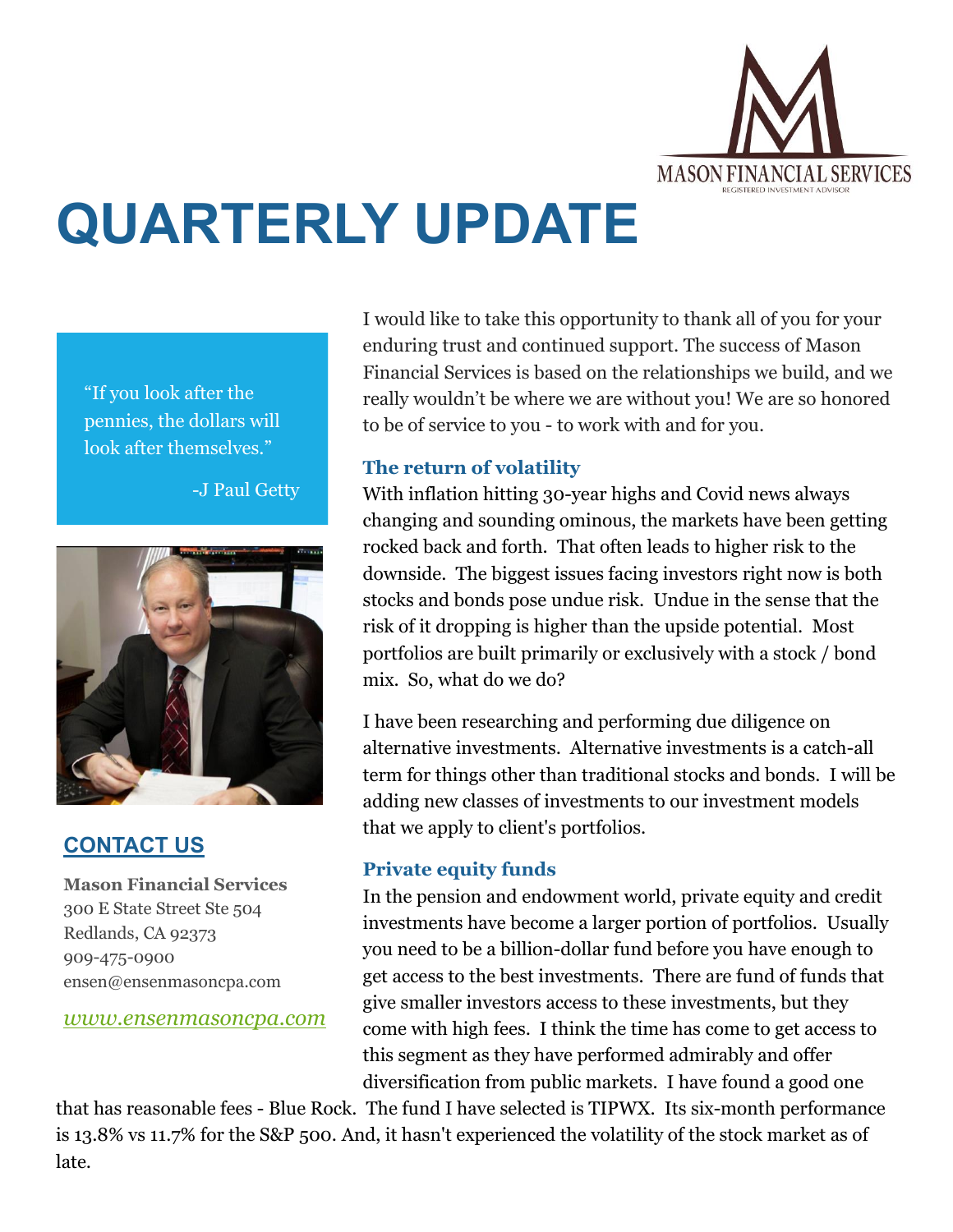#### **Buffered funds**

Buffered funds are an interesting approach to stock market investing. What they do is provide a stated "buffer" against down turns. The best way to explain it is with examples. One from Allianz (MPLACX) provides a 20% buffer with a upside cap of 18.3% over 2.4 years. What that means is by end of the 2.4 years, if the market is down, it will reduce the loss by 20%. If it loses 25%, you would only lose 5%. On the other hand, if it goes up 25%, you would only realize 18.3% Two others from Innovator ETFs have 12 month windows. One is more conservative offering a 15% buffer and an 8.62% cap, the other more aggressive offering a 9% buffer with a 13.42% cap. That means any loss would be reduced by the buffer (15% or 9%) and the upside would be limited to the cap (8.62% or 13.42%)

### **Buy-write funds**

These invest in typical stock investments, but then they sell put options against the positions. This is an income producing strategy. By writing the option, you're selling most of the upside in exchange for a payment. This not only provides considerable income, but it reduces downside risk because any loss is offset by the payment received from selling the option. Options have a reputation as being speculative and risky, but used in this manner, it actually reduces risk. The security I have settled on is Global X S&P 500 Covered Call ETF (XYLD). The best part about it is the 9.1% dividend. On top of that, it experienced appreciation of 6.8% over the last year for a total return of 17.3%. And it's performed well against the S&P 500 over the last month, losing only 0.8% vs 2.8% for the S&P 500.

#### **TIPS**

Treasury Inflation Protected Securities (TIPS) have been a part of the model for a couple of years now, but I thought it was worth mentioning because they are "alternative". They perform better as inflation goes up. They pay the rate of inflation plus or minus some margin. The principal is also adjusted for inflation, so that what is eventually paid at maturity is more than the face value. They have earned 5.4% in the trailing one year, which is pretty good vs the bond market at -1.1%.

#### **Non-traded REITs**

One of the problems with public markets is they can shift dramatically up and down for no good reason. There are high volume quant traders which is a fancy name for computers that do 80% of the buying and selling. They usually base their decisions on very short-term effects that have nothing to do with the quality of the investment. Non-traded securities don't have this problem. The one I like is Cantor Fitzgerald's Income Trust. This is a perpetual life REIT that buys single tenant properties and does very long-term leases with big name tenants. Companies like Apple, Walgreen's and Mitsubishi are tenants. Since these are contractual obligation with financially solid tenants, the risk is quite low. And they pay a nice dividend of 6.2%, plus there is capital appreciation.